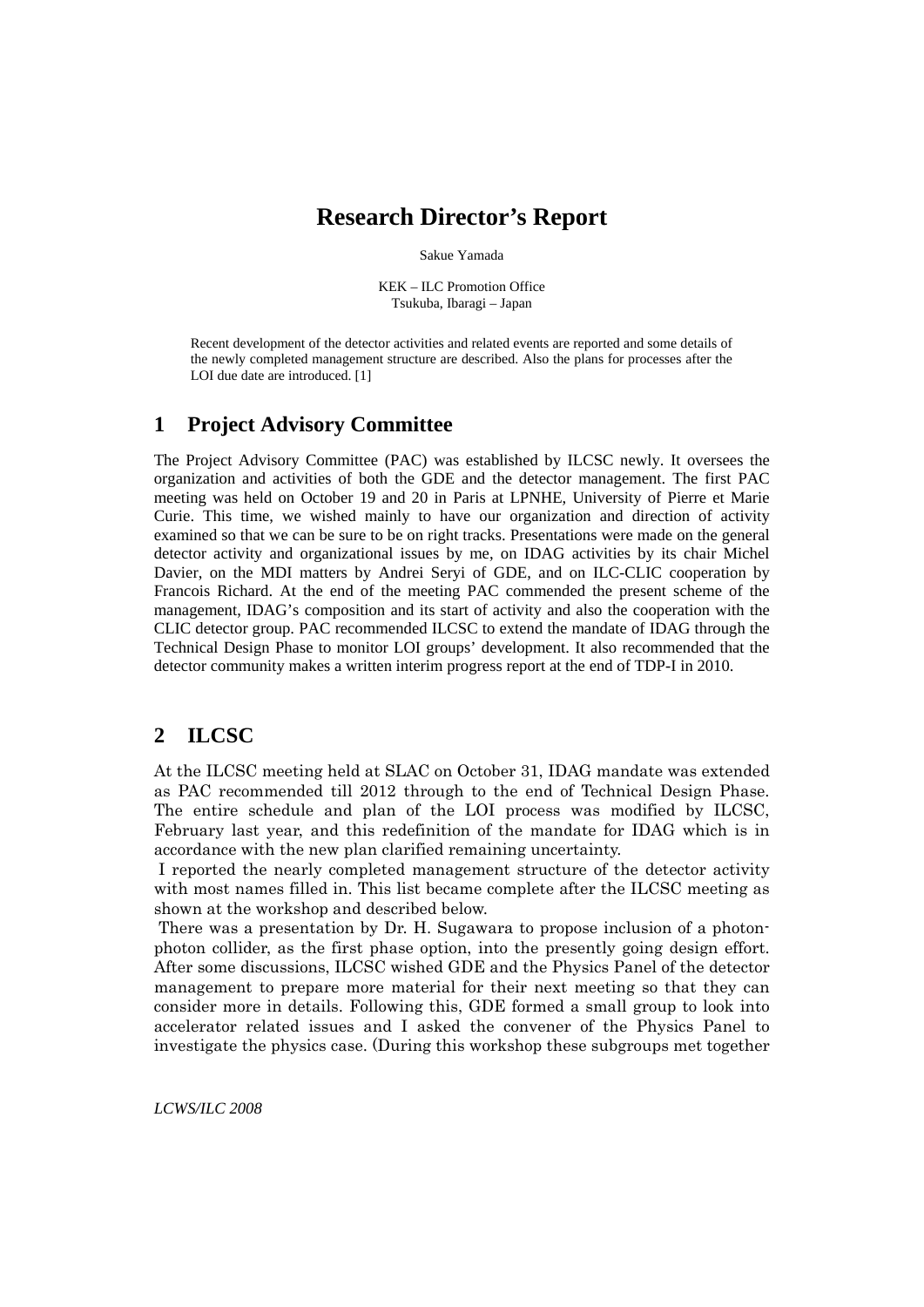and decided to collaborate to produce a unified document.)

### **3 Management Organization**

Regarding the management organization, we reconsidered the present membership of the Regional Contacts who are WWS co-chairs. When the management was formed in 2007, it was extremely helpful to keep close contact with the detector community in order to start the activity. After one year from the start, we made a good progress and the management structure was completed. However, I believe the intimate link with the community is still important particularly when the environment around us is not very stable. This stance was commended by PAC and was supported by ILCSC as well as by WWS OC.

Shortly before the LCWS08 meeting we could fill the names of the entire members and conveners of the common task groups to complete the management structure. The common task groups will conduct many works which are common to all the LOI groups and form key elements of the detector activity. There are five common task groups; Machine Detector Interface (MDI) group, Engineering Tools group, Detector R&D Panel, Software Panel and Physics Panel. Their members can be found in the ILC web page under Detector and Experiments. In general the common task groups are made of members from the three LOI groups. However, for the Detector R&D Panel and the Physics Panel we invited more members widely from related physics communities. I will describe each group in the following.

With the conveners of the common task groups, the Physics and Experiment Board of the detector activity management became complete. It consists of the Executive Board members, representatives of the LOI groups and the conveners of the common task groups, During this workshop the first meeting of the Physics and Experiment Board was made in face to face. Also each common task group met face-to-face during the workshop. Except for the MDI group which was active since April 2008, these were the first meetings and were useful to identify the mandate of the groups among the members and to discuss plans how to start.

#### **3.1 Machine Detector Interface group**

This group cooperates with the beam delivery system (BDS) group of the GDE to communicate on the parameters and matters regarding the interfacing area. It will cover a wide range of topics including the beam optics and experimental hall structure. The group is convened by Karsten Buesser and the deputy is Phil Burrows. Now they are working on a document for common understanding of minimum requirement.

#### **3.2 Engineering Tools group**

This group will communicate with the relevant members of the GDE in order to use common or compatible tools of engineering which will become necessary in the future to exchange design drawings. The convener of the group is Catherine Clerc. This group will also contact closely with the MDI and BDS groups, too.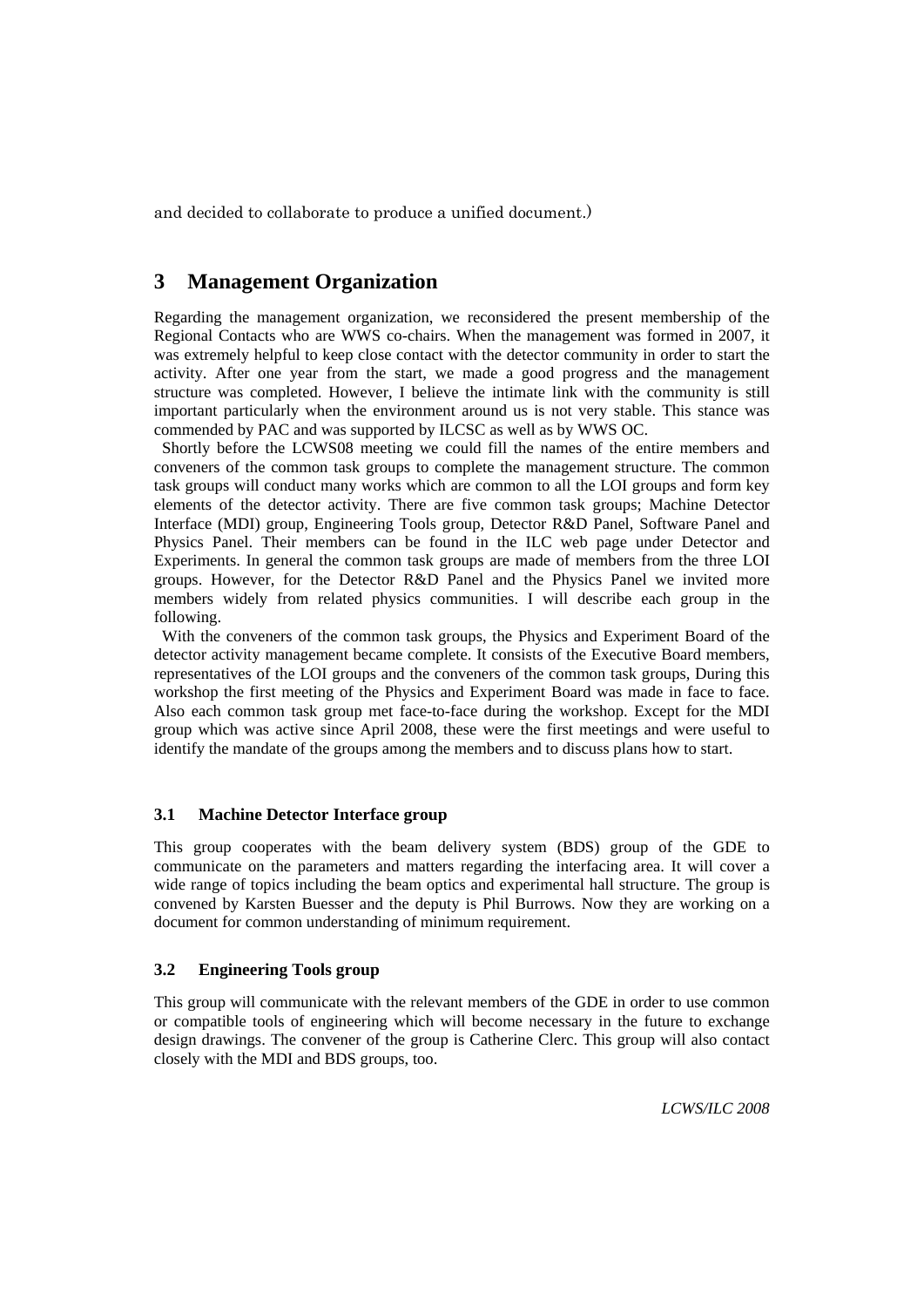#### **3.3 Detector R&D Panel**

This group was designed to be the largest in the number of members and was reinforced further by inviting members from detector R&D collaborations. Considering that the role of the R&D collaborations is very important when the LOI groups try to conduct their detector R&D for their concepts, it is extremely helpful and necessary to keep intimate cooperation with them. In that sense we are very glad that many  $R\&D$  collaborations were willing to send their representatives to this common task group. Having the additional members will enable the group to stretch its view and activity beyond the scope of the LOI process. The convener is Marcel Demarteau and the deputy is Franco Grancagnolo.

#### **3.4 Software Panel**

This group will work on several software related issues like simulation codes, data sets and so on to be used commonly by the LOI groups. At present, some members of the group are participating intensively in the cooperative discussions with the CLIC detector group. The convener is Akiya Miyamoto and the deputy is Norman Graf.

#### **3.5 Physics Panel**

The group will consider physics related issues. Therefore it is natural that the group is enforced by inviting members from wider communities. Based on the recommendation of regional ILC communities, we invited one theorist and experimentalist from each region. The convener of the group is Michael Peskin and the deputies are Keisuke Fujii and Georg Weiglein. This group will first work on possible ILC physics and may develop its activity beyond that.

In principle, each group is free to organize its plan as long as it is useful for the ILC detector activity. Depending on the group, the scope may expand over the ILC time scale. When its focus remains on the ILC activity for the moment, we welcome such wider views. WWS used to have several panels of which roles were the same or close to those of the common task groups. Considering this overlapping, WWS decided to stop their panels during the last ECFA -LC workshop in Warsaw in the view that the same function would be carried by the new common task groups. It does not mean straightforwardly that the same functions, which sometimes were wider, were inherited. It is, however, not excluded that the roles of the common task groups are enlarged as time goes.

## **4 Cooperation with CLIC**

Since about a year, cooperation with CLIC detector group is included in the general ILC-CLIC cooperation program between the GDE and CERN. The detector activity is listed as one of the five working groups. Regarding detector design or physics simulation, ILC and CLIC communities are in different stages at present. ILC community has developed several detector concepts and accumulated a large amount of simulation tools, data sets and experiences based